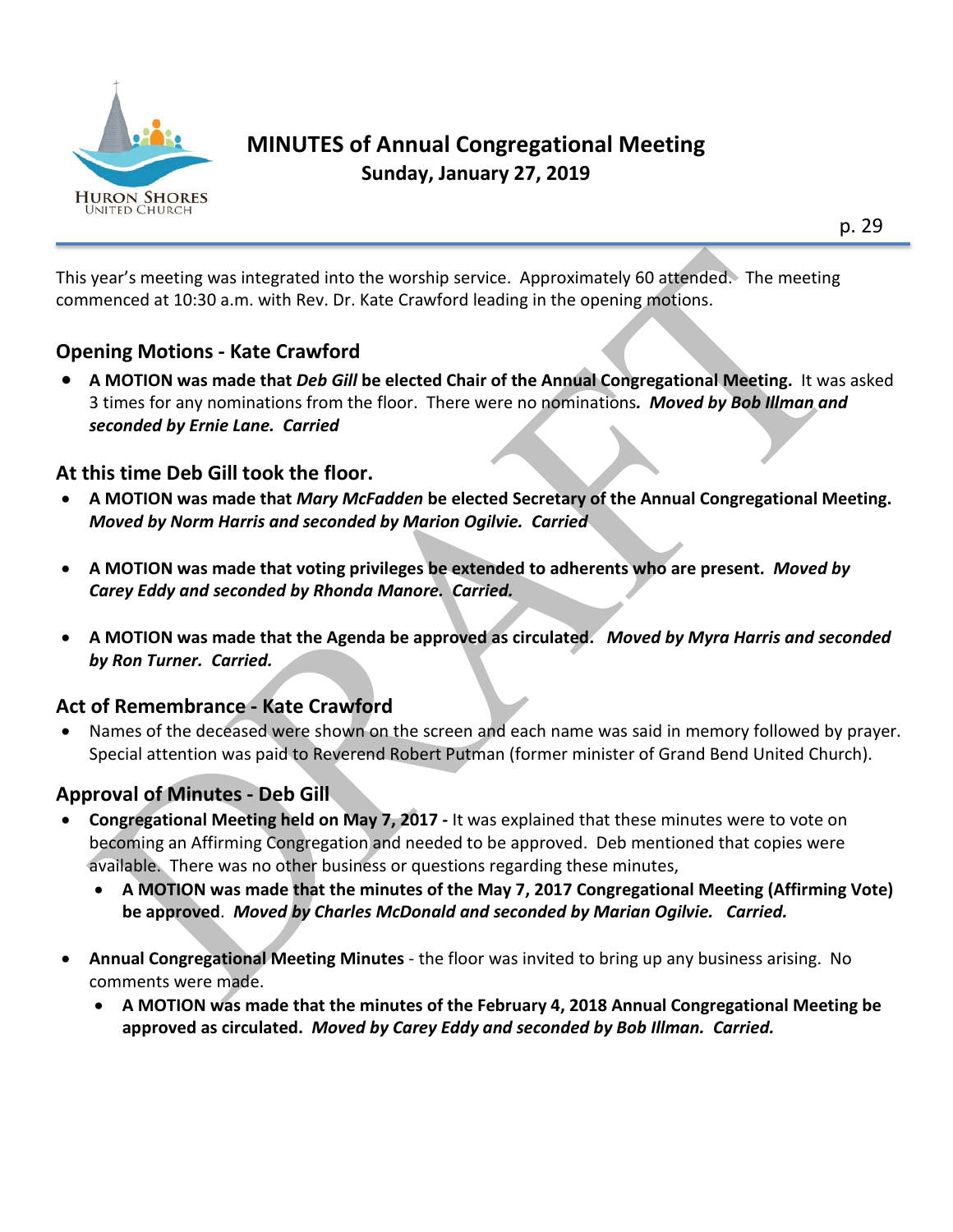# **MINUTES of Annual Congregational Meeting Sunday, January 27, 2019**

**Annual Report 2018 - Deb Gill -** Recognized each of the team Chairs by calling their name and asking to stand. All were applauded. An Invitation was given to ask questions of any report. (Reports will be lifted from blanket motion and discussed in Individual Reports section).

• **A MOTION was made to accept the reports as printed, excluding: Financial Report, Nominating Report, and other lifted reports***. Moved by Blanche Savage and seconded by Myra Harris. Carried.*

### **Review of Individual Reports - Deb Gill**

- **Financial Report** Bryan Beattie was invited to the podium. A thorough explanation was provided of the 2018 budget, the actual 2018 figures and the proposed 2019 budget. After completing the financial report, Bryan invited the floor for questions. There were none.
	- **A MOTION was made to accept Financial Report.** *Moved by Bryan Beattie and seconded by Carey. Carried.*
	- **A MOTION was made to accept the 2019 Budget***. Moved by Bryan Beattie and seconded by Virginia Scott with the clarification that on page 25, under TEAMS "Right Relations" should be "Mission and Outreach". Carried.*
- **Independent Review 2018 done by Luke Nagel.** A brief explanation was provided of the work that Luke had done on the Review. Luke has excepted the offer to do the Independent Review for 2019.
	- **A MOTION was made to appoint Luke Nagel as Reviewer for 2019.** *Moved by Bryan Beattie and seconded Blanche Savage. Carried.*

#### **Deb resumed with:**

- **The Mission & Outreach** team's recommendation to the congregation of the Mission & Service Fund target of \$15,000.
	- **A MOTION was made to set the target for the Mission & Service Fund givings in 2019 at \$15,000.**  *Moved by Marian Ogilvie and seconded by Charles McDonald. Carried.*
- **Nominating Team** Marilyn Beattie spoke on this report. Asked for nominations from the floor. There were none. Asked for nominees in attendance to stand and be acknowledge. Chairs that are leaving their positions were asked to stand and were acknowledged.
	- **A MOTION was made to accept the Nominating Report.** *Moved by Marilyn Beattie and seconded by Steve Northey*
- Deb made an announced that Janice Sinker is our new chair of Council. Fun & Fellowship and Affirming are actively seeking nominations.